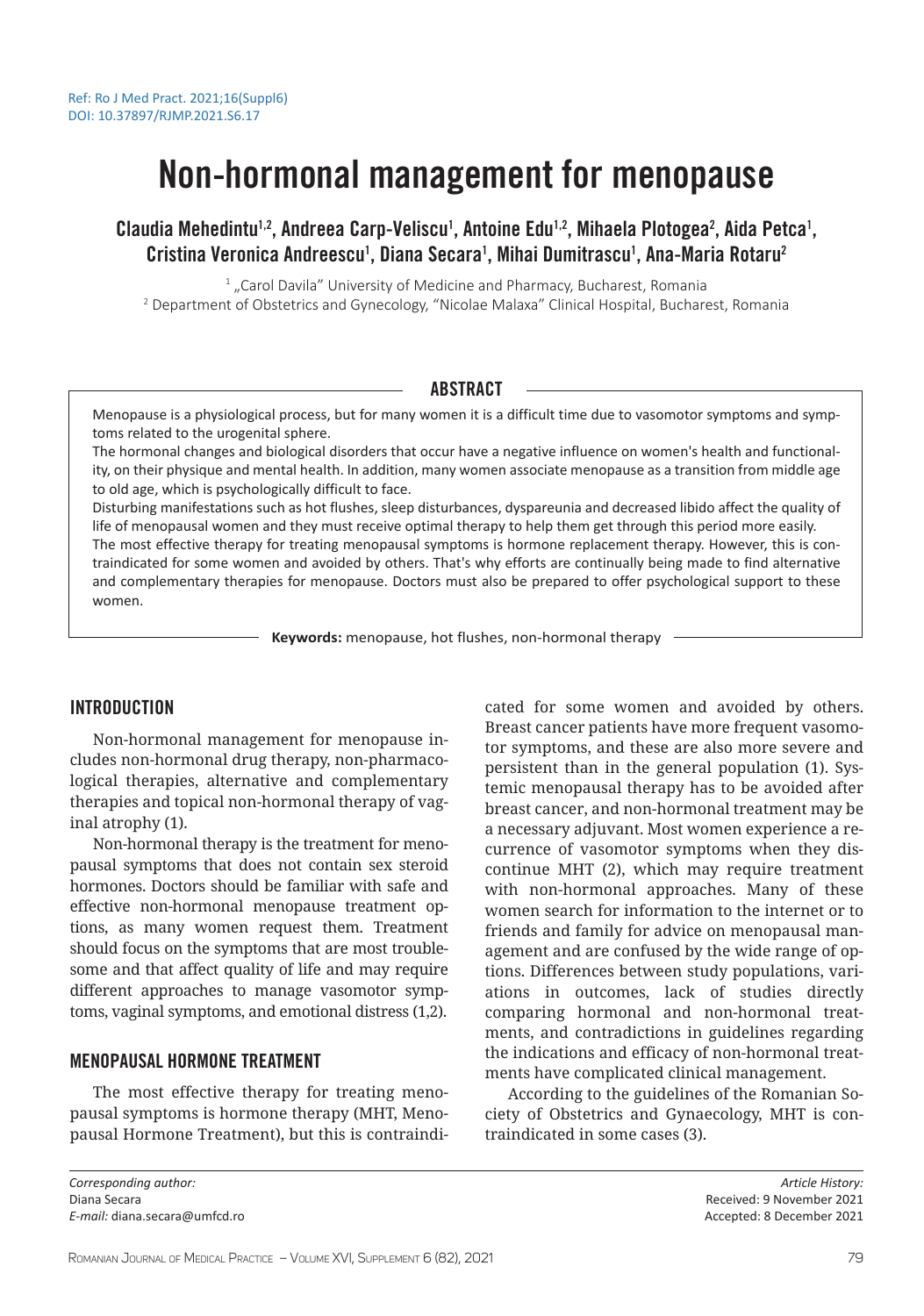#### Absolute contraindications

Hormonal treatment should be contraindicated, even if women have intolerable hot flushes, for women with unexplained vaginal bleeding, active liver disease, active thrombosis/history of deep vein or pulmonary thrombosis, diagnosed cardiovascular disease, disseminated lupus erythematosus, breast cancer, women with current / history of malignant melanoma, history of stage ≥ II endometrial cancer, or stage I with deep invasion or positive nodes; may be used in women with a history of stage I without endometrial or myometrial invasion.

## Relative contraindications

Since hormone therapy in menopause interferes with cardiovascular and liver pathology and increases the risk of breast neoplasia, the relative contraindications are active gallbladder disease, history of migraines, increased serum triglycerides, strong history of breast cancer (more than one case in first-degree relatives), history of fibroids, atypical ductal mammary hyperplasia.

Alternative medications to MHT for women with climacteric syndrome who do not want or have contraindications to MHT will be discussed below.

## NON-HORMONAL PHARMACOLOGICAL TREATMENT FOR VASOMOTOR SYMPTOMS

The development of new targeted treatments for vasomotor symptoms has been limited by insufficient understanding of the phenomenon underlying the mechanisms of production.

Selective serotonin and norepinephrine reuptake inhibitors, gabapentin, pregabalin and clonidine are drugs studied in randomized, double-blind, controlled clinical trials that have clinical evidence that they work to improve vasomotor effects.

## Serotonin selective reuptake inhibitors (SSRIs) and serotonin and noradrenaline reuptake inhibitors (SNRIs)

This class of antidepressant drugs are used in the treatment of major depression, other depressive disorders, anxiety and other psychiatric and psychological conditions.

SSRIs and SNRIs are effective non-hormonal inhibitors, effective alternatives for vasomotor symptoms (4), reducing the intensity and frequency of hot flashes by 20%-65% (5). Since hot flushes are thought to occur due to changes in thermoregulation induced by estrogen deprivation, with a consequent decrease in serotonin levels, SSRI- and SN-RI-induced serotonin and noradrenaline receptor blockade may counteract this imbalance (6).

International guidelines and systematic reviews of randomised controlled trials recommend a selection of SSRIs and SNRIs for the non-hormonal treatment of vasomotor symptoms associated with menopause (7). However, NICE guidelines recommend that these pharmacological treatments should not be offered as first-line treatment for vasomotor symptoms only (8).

Selective serotonin reuptake inhibitors (SSRIs) used for menopausal symptoms are shown in table 1.

TABLE 1. SSRIs used in the treatment of hot flushes (9)

| First-line in the treatment of<br>hot flashes | Paroxetine 7.5-20 mg/day  |
|-----------------------------------------------|---------------------------|
|                                               | Escitalopram 10-20 mg/day |
|                                               | Citalopram 10-20 mg/day   |
| Second-line medication                        | Sertraline 25-100 mg/day  |
|                                               | Fluoxetine 20 mg/day      |

Selective serotonin-norepinephrine reuptake inhibitors (SNRIs) used in menopausal therapy are represented by the following, all of them being firstline medicines like Venlafaxine 37.5-150 mg/day, extended release, Desvenlafaxine 100 mg/day and Duloxetine 30-120 mg/day.

The most common complaints of patients with a history of breast cancer are vasomotor symptoms. Those taking tamoxifen as endocrine therapy or high-risk women taking tamoxifen for breast cancer risk reduction should avoid fluoxetine and paroxetine, as they affect the conversion of tamoxifen to its active metabolite, which may decrease its effectiveness (10). A randomised trial comparing venlafaxine (extended-release, 75 mg/day) with 17β-estradiol (oral 0.5 mg/day) found that both treatments were associated with a statistically significant decrease of approximately 50% in the frequency of vasomotor symptoms after eight weeks of use (11). Estradiol improved quality of life at menopause (as measured by The Menopause-Specific Quality of Life (MENQOL-64) indicator) more than venlafaxine (12). Neither treatment affected sexual function over an eight-week treatment period and both significantly improved sleep quality compared to placebo. Estradiol, at this dose is effective for at least four years for vasomotor symptoms, but the longterm efficacy of venlafaxine is not known.

Desvenlafaxine is a metabolite of venlafaxine and reduces vasomotor symptoms for up to 12 months.

Side effects of SSRIs and SNRIs may include nausea, dizziness, dry mouth, nervousness, constipation, drowsiness and sexual disturbances.

All antidepressants should be started at the lowest dose for 2 weeks and then the standard dose can be started. To discontinue the drug in the same way, the lowest dose should be taken for 2 weeks before ending treatment (13).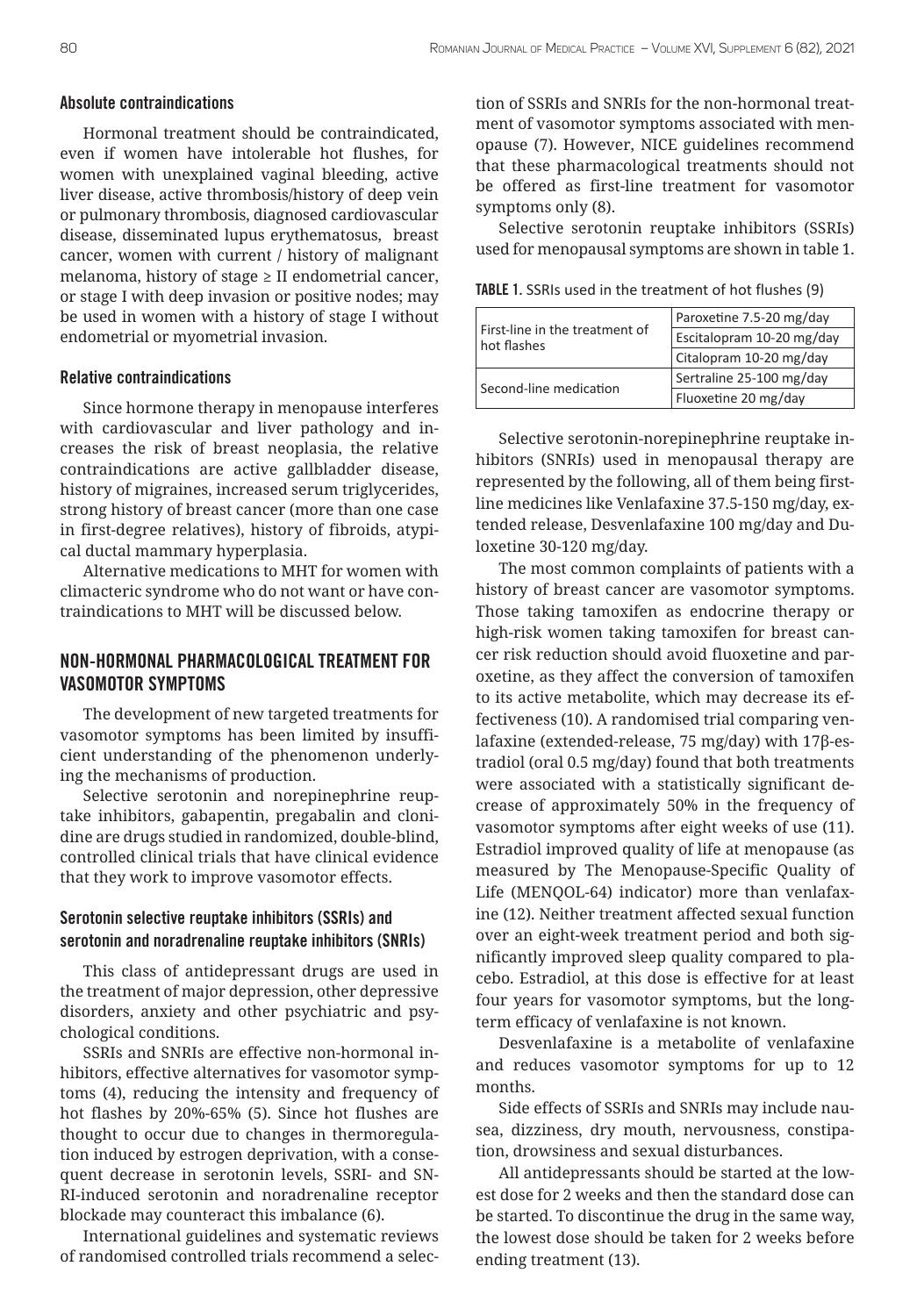#### Gabapentin and pregabalin

Gabapentin and pregabalin are drugs used in epilepsy as anticonvulsants. The mechanism by which these drugs decrease the frequency of of hot flashes is by binding to calcium channels located in the hypothalamus and consequently better modulate thermoregulatory activity (9). However, the mechanism of action is incompletely elucidated. These beneficial effects of gabapentin on hot flushes have been observed in healthy postmenopausal women as well as in patients with a history of breast cancer who have survived the disease (14).

Gabapentin is an antiepileptic agent, used as an anticonvulsant drug, but also for peripheral neuropathic pain (long-lasting pain caused by nerve damage) and postherpetic neuralgia. Although considered a gamma-amino butyric acid (GABA) analogue, gabapentin does not bind to GABA receptors nor does it affect neuronal uptake or GABA content. Gabapentin is also effective in the treatment of restless legs syndrome (15), a common menopausal disorder that may be responsible for poor sleep quality.

A systematic review of 13 randomised controlled trials including 1,714 women found that gabapentin (300 mg p.o. three times a day) reduced both frequency and severity of vasomotor symptoms in breast cancer survivors (10). At doses up to 900 mg/ day gabapentin is generally well tolerated, but side effects depend on the dose, and may include drowsiness, dizziness and fatigue (16).

Another randomized, double-blind, placebo-controlled study was conducted in 197 postmenopausal women aged 45 to 65 years who experienced at least 14 hot flashes per week. These women received either gabapentin 900 mg per day or placebo for 4 weeks. In the group of women who received gabapentin, the percentage by which hot flashes decreased was 51% from baseline to week 4. Compared to the placebo group the reduction was 26%. In the first week, women receiving gabapentin reported drowsiness and dizziness compared to those taking placebo; however, symptoms improved by week 2 and returned to baseline levels by week 4 (17). No long-term studies are available on the efficacy of gabapentin on hot flushes.

Pregabalin is an anticonvulsant also used in neuropathic pain (pain in periphrenic neuropathy), in the treatment of generalised anxiety disorder in adults and in restless legs syndrome (18).

Pregabalin is similar in structure to the neurotransmitter gamma aminobutyric acid (GABA) but has very different biological effects. Neurotransmitters are chemicals that allow communication between nerve cells. Exactly how pregabalin works is not fully understood, but it is thought to affect the way calcium enters nerve cells. It reduces the activity of some nerve cells in the brain and spinal cord, reducing the release of other neurotransmitters that play a role in pain transmission, epilepsy and anxiety states. A randomised controlled trial in 163 breast cancer survivors found that pregabalin (75 mg p.o. twice daily) contributed to a significant reduction in the severity and frequency of vasomotor symptoms (19).

## Clonidine

Clonidine is a centrally active α-2 adrenergic agonist. It is an antihypertensive agent. Studies using doses of clonidine from 0.025 mg twice daily to 0.075 mg twice daily for oral dosing and 0.1 mg daily for transdermal dosing have reported significant results in reducing the frequency or severity of hot flushes.

A double-blind, randomized, placebo-controlled trial of clonidine (0.1 mg/day) versus venlafaxine (75 mg/day extended-release) versus placebo in 102 breast cancer survivors over a 12-week period showed that both clonidine and venlafaxine were superior to placebo in reducing vasomotor symptoms, and although venlafaxine worked faster, clonidine was more effective at 12 weeks (20). Side effects of clonidine include dizziness, orthostatic hypotension, headache, constipation, dry mouth and skin reactions to the transdermal patch (21).

# DIET AND FOOD SUPPLEMENTS/ NON-PHARMACOLOGICAL THERAPIES

Nature provides us with variants of phytoestrogens, the so-called natural estrogens. Examples are soy derivatives, black cohosh or cimifuga racemossa, maca or red raspberry leaf.

Randomised controlled trials of food supplement therapies reviewed concluded that phytoestrogens have a modest effect in relieving hot flushes and vaginal dryness, and no effect in improving night sweats (22). There is also some limited evidence from randomised controlled trials showing that isoflavones (soy) or black cohosh can relieve vasomotor symptoms, even night sweats (23). A recent 2017 study of 63 women showed that a combination of probiotics and isoflavones from red clover was superior to placebo and reduced the frequency of vasomotor symptoms by 4.3 hot flashes per day on average, compared to <1 per day with placebo (24). NICE guidelines recommend avoiding black cohosh and other isoflavones in breast cancer patients (25).

## Phytoestrogens

Phytoestrogens, due to their chemical structure, can exert estrogen-like actions in the body. Phytoes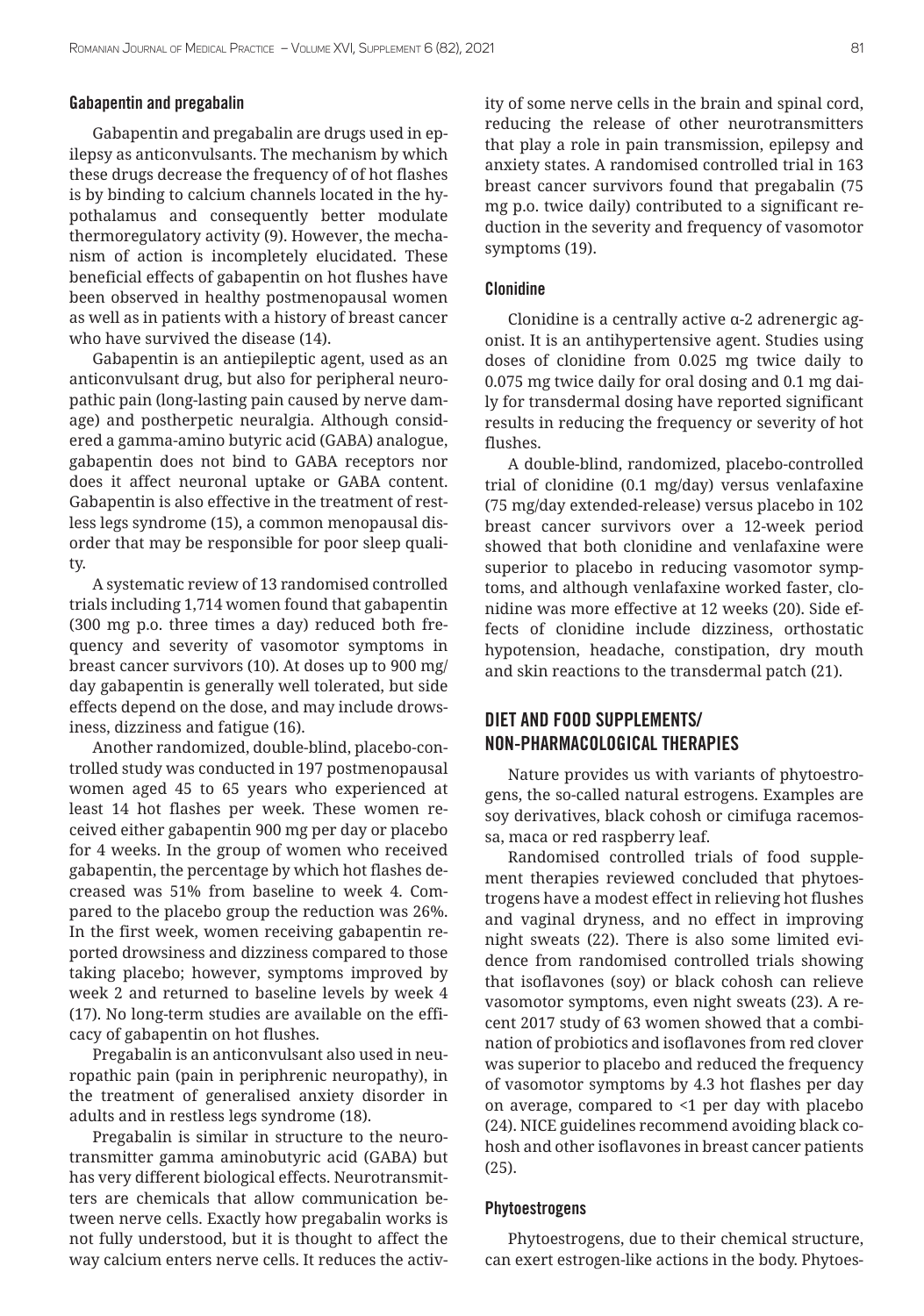trogens are found in most plants, vegetables and fruit. Three main types of phytoestrogens are known: soy isoflavones (the strongest), coumarins and lignans. In the intestinal tract these substances are metabolised into compounds with weak estrogenic action.

In soybeans the two representative isoflavones are genistein and daidzein. Red clover (*Trifolium pratense*) is also rich in phytoestrogens. It contains at least four oestrogenic isoflavones. It appears that their mechanism of action is by binding to oestrogen receptors. However, the exact mechanism of action is not fully understood. Even so, these dietary supplements should be avoided by patients with estrogen-dependent cancers. In addition, the efficacy of isoflavones in the treatment of hot flushes is controversial.

Most studies have included isoflavones. Nelson conducted a meta-analysis of 17 randomised controlled trials. Six of these studies used an isoflavone from red clover versus placebo. Of the six studies, only one found a reduction in the frequency of hot flushes, but none of the studies found a reduction in the severity of hot flushes.

In the other 11, the substance studied was a soyfree isoflavone, also compared with placebo. Four studies showed an improvement in hot flushes after 3-4 months, two studies after 6 months, but after a short use interval of only 4-6 weeks the decrease was insignificant (26).

Other studies were also reviewed that could not demonstrate the role of phytoestrogens in significantly decreasing the frequency of phytoestrogen flushing (27). It should also be mentioned that placebo response varied widely in the studies reviewed, from one percent to 59%. The quality of these studies was low and therefore the results are implausible.

#### Black cohosh

Black cohosh (*Cimifuga racemosa*) is a plant native to eastern North America. Although the active ingredients are unknown, it has estrogenic effects. Several studies using black cohosh versus placebo have been conducted and analysed and in none has it been conclusively confirmed to be effective in improvement vasomotor symptoms. However, many women, including breast cancer survivors, use black cohosh.

Some studies reviewed that used a daily dose of 40 mg with oral administration of black cohosh showed no significant difference between it and placebo in relieving hot flushes (28).

Others have shown a trend towards a reduction in vasomotor symptoms, but only in mild to moderate symptoms (29).

And another recent Herbal Alternatives for Menopause Trial (HALT) study, which compared black cohosh with placebo and estrogen replacement over a 12-month period, suggested that black cohosh was ineffective in relieving vasomotor symptoms (30).

#### Dong Quai/Angelica sinensis

It has been used for thousands of years in traditional Chinese medicine as the most common herb used for "women's problems". It is considered the most effective female tonic with multi-purpose action. No evidence of estrogenic activity was found in the studies reviewed and it has a possibly carcinogenic, especially for skin cancers in relation to sun exposure (31).

#### Vitamin E

Is known for its antioxidant properties, and recently it has also been shown that vitamin E can relieve both vasomotor symptoms and vaginal dryness specific to menopause. In a study that included 50 postmenopausal women who received a 4-week treatment with vitamin E (400 IU) followed by placebo, and vice versa, placebo followed by vitamin E, it was shown that hot flashes were reduced by two per day and a reduction in their severity in vitamin E patients (32).

#### Evening primrose oil

It is a plant known for its multiple health benefits for women. Even though the exact mechanism of action is not fully understood evening primrose is a widely used product for the treatment of menopausal symptoms. It has proven effective in reducing depression, irritability, pain or tension in the breasts.

A study of 56 postmenopausal women compared a combination of evening primrose oil (2,000 mg/ day) with vitamin E (10 mg/day) versus placebo and surprisingly showed a significantly greater reduction in daytime hot flushes in the placebo group than in the treatment group (33).

A detailed classification of over the counter and herbal therapies can be found in the North American Menopause Society's 2015 position statement on non-hormonal management of vasomotor symptoms associated with menopause (34). The problem is that they are difficult to dose, product quantity, quality, safety and purity can vary from brand to brand or even from batch to batch of the same brand and there is no known maximum dose that increases the risk of breast and endometrial cancer.

## ALTERNATIVE AND COMPLEMENTARY THERAPIES

#### Cognitive-behavioural therapy (CBT)

Cognitive-behavioural therapy is designed to help understand emotional and physical states, to manage feelings more effectively and to alleviate distressing symptoms.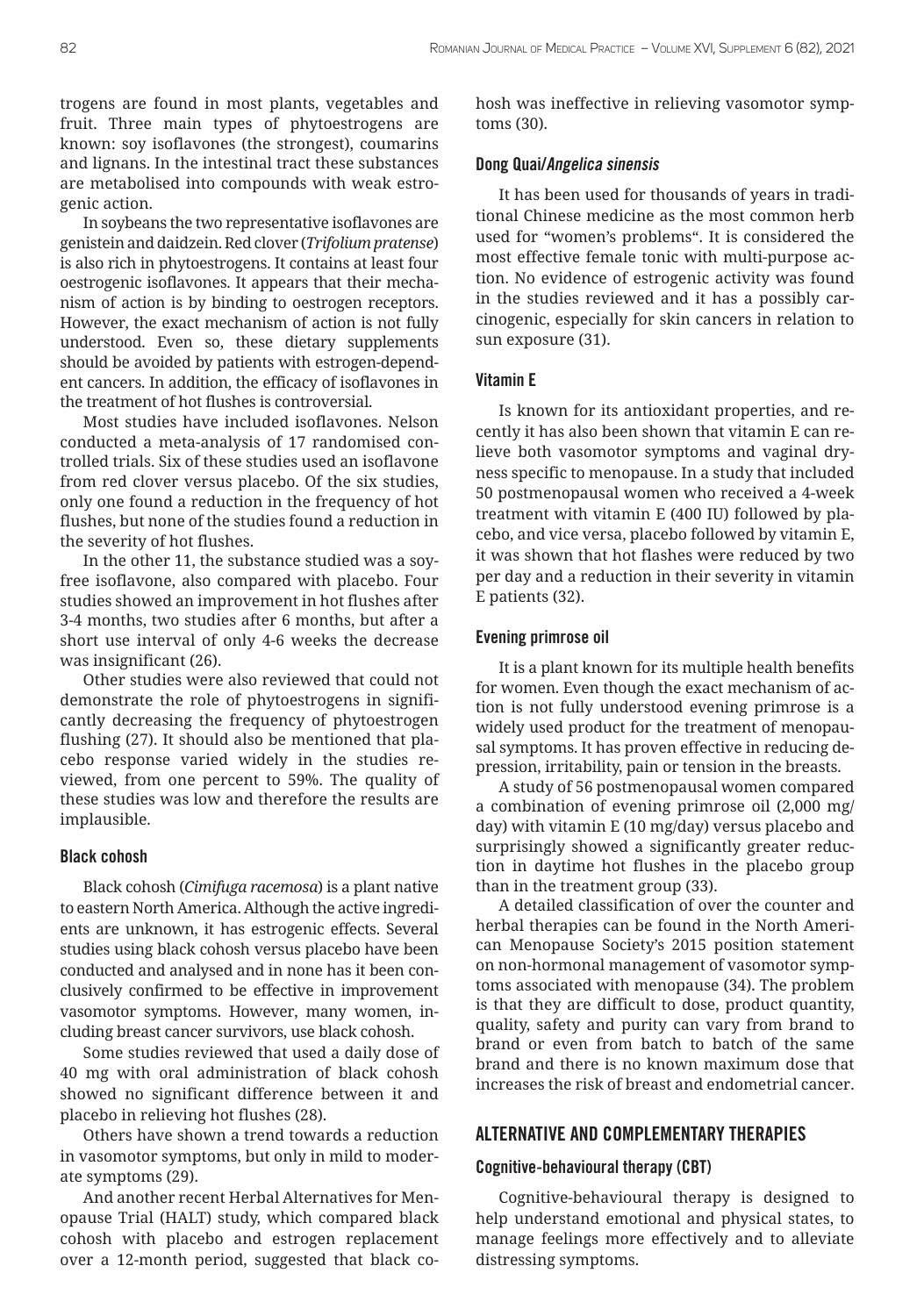It is based on the most recent studies in the field of health, which have shown that weekly sessions of cognitive-behavioural therapy help to reduce discomfort and manage emotions during the transition to menopause, without the risk of any negative effects as with drug treatment. Cognitive behavioural therapy (CBT) effectively reduced the impact of vasomotor symptoms in women with and without a history of breast cancer (35,36). The British Menopause Society and the North American Menopause Society recommend cognitive behavioural therapy as a highly effective non-hormonal treatment for menopausal symptoms (34).

#### Lifestyle changes

One of the most important factors in combating menopausal symptoms is diet. Fruit and vegetables, which are rich in dietary fibre, play an important role in relieving menopausal symptoms. Weight loss may be also beneficial. Coffee should be replaced with green or black tea. Smoking should also be stopped to relieve hot flushes. It is also recommended to follow a number of rules concerning lifestyle changes: limiting alcohol consumption, dress appropriately in light, light-coloured cotton or silk clothing, maintaining a cool environment at home and at work and exercising regularly.

#### Exercise

Exercise has a beneficial influence on the health of postmenopausal women, although the studies reviewed concluded that exercise does not improve vasomotor symptoms (37). Exercise however confers other health benefits. Women included in these studies had better sleep, fewer migraines, less depression and significantly lower blood fat levels.

#### Acupuncture

Acupuncture is a traditional component of Chinese medicine in which thin needles are inserted into the skin at key points in the body to balance the flow of energy. Acupuncture is useful during menopause, especially in the treatment of emotional states: anxiety, withdrawal and depression, by producing endorphins, which may be responsible for the beneficial effects felt. A preliminary study has shown a significant reduction of more than 50% in hot flushes in healthy women treated with acupuncture or electroacupuncture (38). But a Cochrane review failed to confirm its effectiveness in reducing hot flushes in breast cancer patients (39).

#### Aromotherapy

Essential oils frequently relieve menopausal symptoms. Essential oils of valerian, linden blossom, jasmine or lavender are recommended to combat sleep disorders caused by menopause. Mint or thyme essences are recommended against hot flushes. They can be used in aromatherapy lamps or dissolved in bath water (40).

# OSTEOPOROSIS PREVENTION AND TREATMENT **THERAPY**

In the first period of menopause, loss of bone mass is marked by disturbances in the calcium balance. Thus, using measurements to determine total body calcium, it has been estimated that daily calcium loss is 200 mg in the first 3-4 years, after which it decreases to 45 mg per day in the next 5-10 years post menopause. Synthesis of the active metabolite 1,25-dihydroxyvitamin D decreases with declining renal function (at a glomerular filtration rate of 50- 60 ml/min there is a 50% decrease in metabolite formation). Decreased calcium absorption with advancing age, associated with vitamin D deficiency, also induces secondary hyperparathyroidism, which increases bone resorption. Bone mass loss is high in the first year before onset of menopause and continues at a high level for another three years after onset (41).

MHT is not recommended as first-line therapy in the prevention and therapy of osteoporosis. Non-hormonal therapy for the prevention and treatment of osteoporosis in menopause includes selective estrogen-receptor modulators (SERMs) and bisphosphonates.

SERMs are orally administered non-hormonal substances that bind to estrogen receptors and can induce various estrogenic responses in tissues where receptors are present. SERM preparations include Raloxifene, 60 mg/day, oral. It acts on receptors in the bone, but not in the uterus or breast. An RTC study found that SERM derivatives increase vertebral and hip bone density by 2-3% and decrease vertebral (but not non-vertebral) fractures by 30-50% (3).

Bisphosphonates (alendronic acid, ibandronic acid, risedronic acid, zoledronic acid). These are associated with increased bone density and decreased risk of hip and vertebral fractures (by 40-50%) (3). Bisphosphonates inhibit bone resorption by decreasing osteoclast numbers, inhibiting osteoclast maturation and recruitment, their adhesion to bone and their lifespan.

Along with pharmacological treatment, risk factors can be reduced by diet and lifestyle modification like calcium supplementation (1,200 mg per day), vitamin D (800 IU per day) and protein  $-1$  g/kg of body weight/day are recommended. Stop smoking and reduce alcohol consumption are also recommended.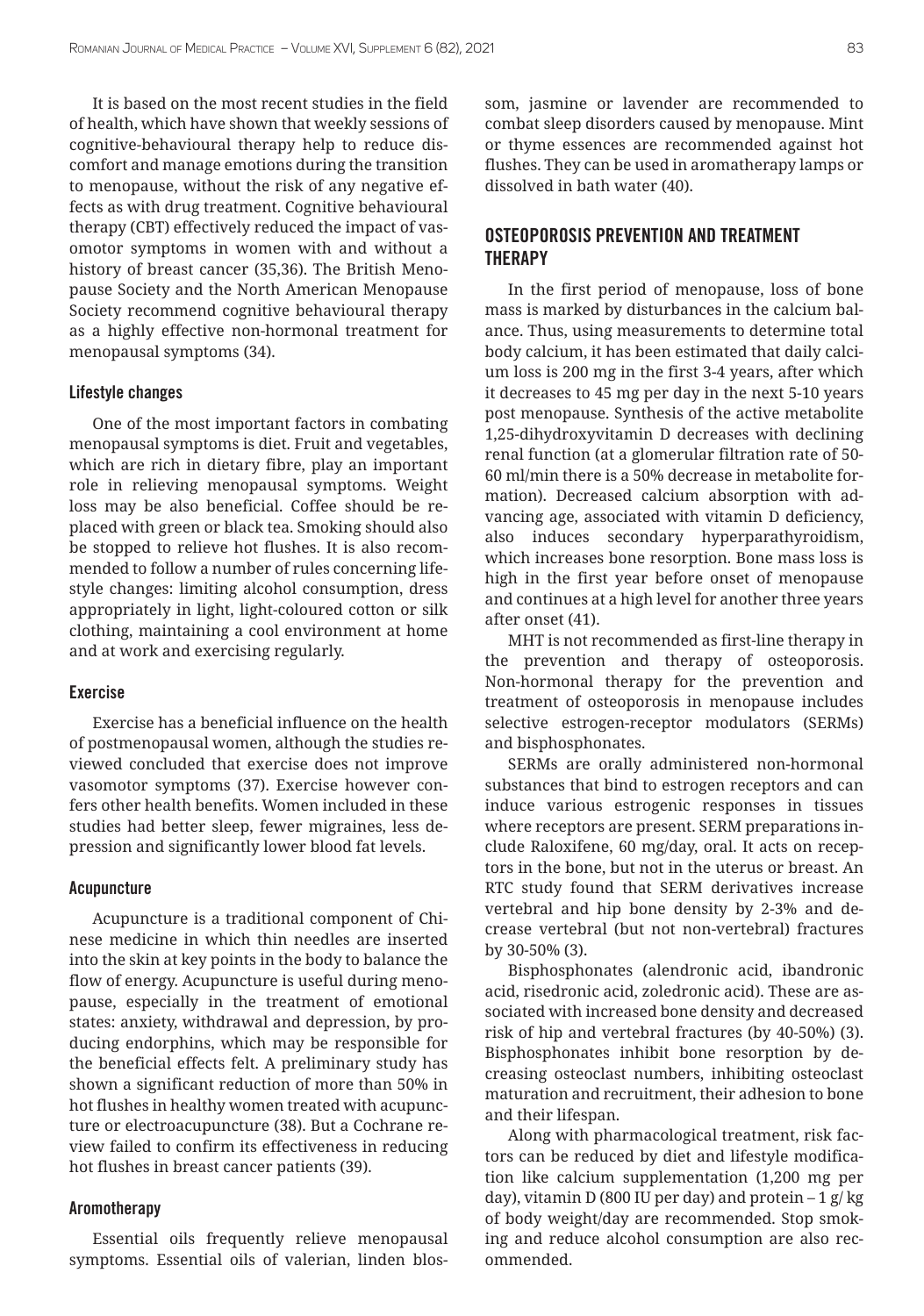## TOPICAL NON-HORMONAL THERAPY OF VAGINAL ATROPHY

Non-hormonal options for vaginal dryness are limited. Moisturisers contain mainly water and there is little evidence that these products lead to clinically significant improvements in vaginal symptoms. Moisturisers may cause local irritation, and this may be more pronounced with preparations where the osmolarity and pH differ from normal vaginal secretions. Non-hormonal vaginal preparations may also be recommended to increase vaginal trophicity, which include sodium hyaluronate, hyaluronic acid, bismuth, glycerin, collagen.

The treatment of coital vaginal dryness also has a wide range of vaginal lubricants. These are used during sexual activity to reduce friction. Lubricating gels can be water, silicone or vegetable oil-based (for example olive oil).

## **CONCLUSIONS**

Even though hormone replacement therapy is the most effective method for treating menopausal symptoms, for some women it is not a solution. Therefore, non-hormonal alternatives must be found that are effective and focus on the most upsetting symptoms. But their effectiveness must be based on serious and credible clinical studies. The following have proven effective: selective serotonin reuptake inhibitors (SSRIs) and serotonin and norepinephrine reuptake inhibitors (SNRIs), gabapentin, pregabalin and clonidine. Dietary supplements are less effective, although they are widely used. Complementary therapies play a positive role in the management of menopausal symptoms: cognitive-behavioural therapy, acupuncture and physical exercises.

> *Conflict of interest:* none declared *Financial support:* none declared

#### **REFERENCES**

- 1. Davis SR, Panjari M, Robinson PJ, Fradkin P, Bell RJ. Menopausal symptoms in breast cancer survivors nearly 6 years after diagnosis. *Menopause*. 2014 Oct;21(10):1075-81.
- 2. Perrone G, Capri O, Galoppi P, Patacchioli FR, Bevilacqua E, de Stefano MG, Brunelli R. Menopausal symptoms after the discontinuation of long-term hormone replacement therapy in women under 60: a 3-year follow-up. *Gynecol Obstet Invest.* 2013;76(1):38-43.
- 3. Societatea de Obstetrică şi Ginecologie din România; Colegiul Medicilor din România. Ghidul clinic "Terapia menopauzei", 2019.
- 4. American College of Obstetricians and Gynaecologists. ACOG practice bulletin No. 141: management of menopausal symptoms. *Obstet Gynecol.* 2014;123(1):202-216.
- 5. Nelson HD, Vesco KK, Haney E, et al. Nonhormonal therapies for menopausal hot flashes: systematic review and meta-analysis. 2006. In: Database of Abstracts of Reviews of Effects (DARE): Qualityassessed Reviews [Internet]. York (UK): Centre for Reviews and Dissemination (UK); 1995-. Available at: https://www.ncbi.nlm.nih.gov/ books/NBK72751/.
- 6. Vilar-González S, Pérez-Rozos A, Cabanillas-Farpón R. Mechanism of hot flashes. *Clin Transl Oncol.* 2011 Mar;13(3):143-7.
- 7. Hickey M, Szabo RA, Hunter MS. Non-hormonal treatments for menopausal symptoms. *BMJ.* 2017 Nov 23;359:j5101.
- 8. Hunter MS, Griffiths A, Mann E, Moss-Morris R, Smith M, Slade P, et al. NICE guidance on menopause: cognitive behavioural therapy is an effective non-hormonal intervention for managing vasomotor symptoms. *BMJ.* 2015;351:h6434.
- 9. Biglia N, Bounous VE, De Seta F, Lello S, Nappi RE, Paoletti AM. Non-hormonal strategies for managing menopausal symptoms in cancer survivors: an update. *Ecancermedicalscience.* 2019 Mar 11;13:909.
- 10. Johns C, Seav SM, Dominick SA, Gorman JR, Li H, Natarajan L, Mao JJ, Irene Su H. Informing hot flash treatment decisions for breast cancer survivors: a systematic review of randomized trials comparing active interventions. *Breast Cancer Res Treat.* 2016 Apr;156(3):415-426.
- 11. Joffe H, Guthrie KA, LaCroix AZ, Reed SD, Ensrud KE, Manson JE, et al. Low-dose estradiol and the serotonin-norepinephrine reuptake inhibitor venlafaxine for vasomotor symptoms: a randomized clinical trial. *JAMA Intern Med.* 2014 Jul;174(7):1058-66.
- 12. Caan B, LaCroix AZ, Joffe H, Guthrie KA, Larson JC, Carpenter JS, et al. Effects of estrogen and venlafaxine on menopause-related quality of life in healthy postmenopausal women with hot flashes: a placebocontrolled randomized trial. *Menopause.* 2015 Jun;22(6):607-15.
- 13. Handley AP, Williams M. The efficacy and tolerability of SSRI/SNRIs in the treatment of vasomotor symptoms in menopausal women: a systematic review. *J Am Assoc Nurse Pract.* 2015 Jan;27(1):54-61.
- 14. Guttuso T Jr, Kurlan R, McDermott MP, Kieburtz K. Gabapentin's effects on hot flashes in postmenopausal women: a randomized controlled trial. *Obstet Gynecol.* 2003 Feb;101(2):337-45.
- 15. Saletu M, Anderer P, Saletu-Zyhlarz GM, Parapatics S, Gruber G, Nia S, Saletu B. Comparative placebo-controlled polysomnographic and psychometric studies on the acute effects of gabapentin versus ropinirole in restless legs syndrome. *J Neural Transm* (Vienna). 2010 Apr;117(4):463-73.
- 16. Drewe J, Bucher KA, Zahner C. A systematic review of non-hormonal treatments of vasomotor symptoms in climacteric and cancer patients. *Springerplus.* 2015 Feb 10;4:65.
- 17. Butt DA, Lock M, Lewis JE, Ross S, Moineddin R. Gabapentin for the treatment of menopausal hot flashes: a randomized controlled trial. *Menopause.* 2008;15:310-8.
- 18. Iftikhar IH, Alghothani L, Trotti LM. Gabapentin enacarbil, pregabalin and rotigotine are equally effective in restless legs syndrome: a comparative meta-analysis. *Eur J Neurol.* 2017 Dec;24(12):1446-1456.
- 19. Loprinzi CL, Qin R, Balcueva EP, Flynn KA, Rowland KM Jr, Graham DL, Erwin NK, Dakhil SR, Jurgens DJ, Burger KN. Phase III, randomized, double-blind, placebo-controlled evaluation of pregabalin for alleviating hot flashes, N07C1. *J Clin Oncol.* 2010 Feb 1;28(4):641-7.
- 20. Boekhout AH, Vincent AD, Dalesio OB, van den Bosch J, et al. Management of hot flashes in patients who have breast cancer with venlafaxine and clonidine: a randomized, double-blind, placebocontrolled trial. *J Clin Oncol.* 2011 Oct 10;29(29):3862-8.
- 21. Rada G, Capurro D, Pantoja T, Corbalán J, Moreno G, Letelier LM, Vera C. Non-hormonal interventions for hot flushes in women with a history of breast cancer. *Cochrane Database Syst Rev.* 2010 Sep 8;(9):CD004923.
- 22. Franco OH, Chowdhury R, Troup J, Voortman T, et al. Use of Plant-Based Therapies and Menopausal Symptoms: A Systematic Review and Meta-analysis. *JAMA.* 2016 Jun 21;315(23):2554-63.
- 23. Lumsden MA, Davies M, Sarri G; Guideline Development Group for Menopause: Diagnosis and Management (NICE Clinical Guideline No. 23). Diagnosis and Management of Menopause: The National Institute of Health and Care Excellence (NICE) Guideline. *JAMA Intern Med.* 2016 Aug 1;176(8):1205-6.